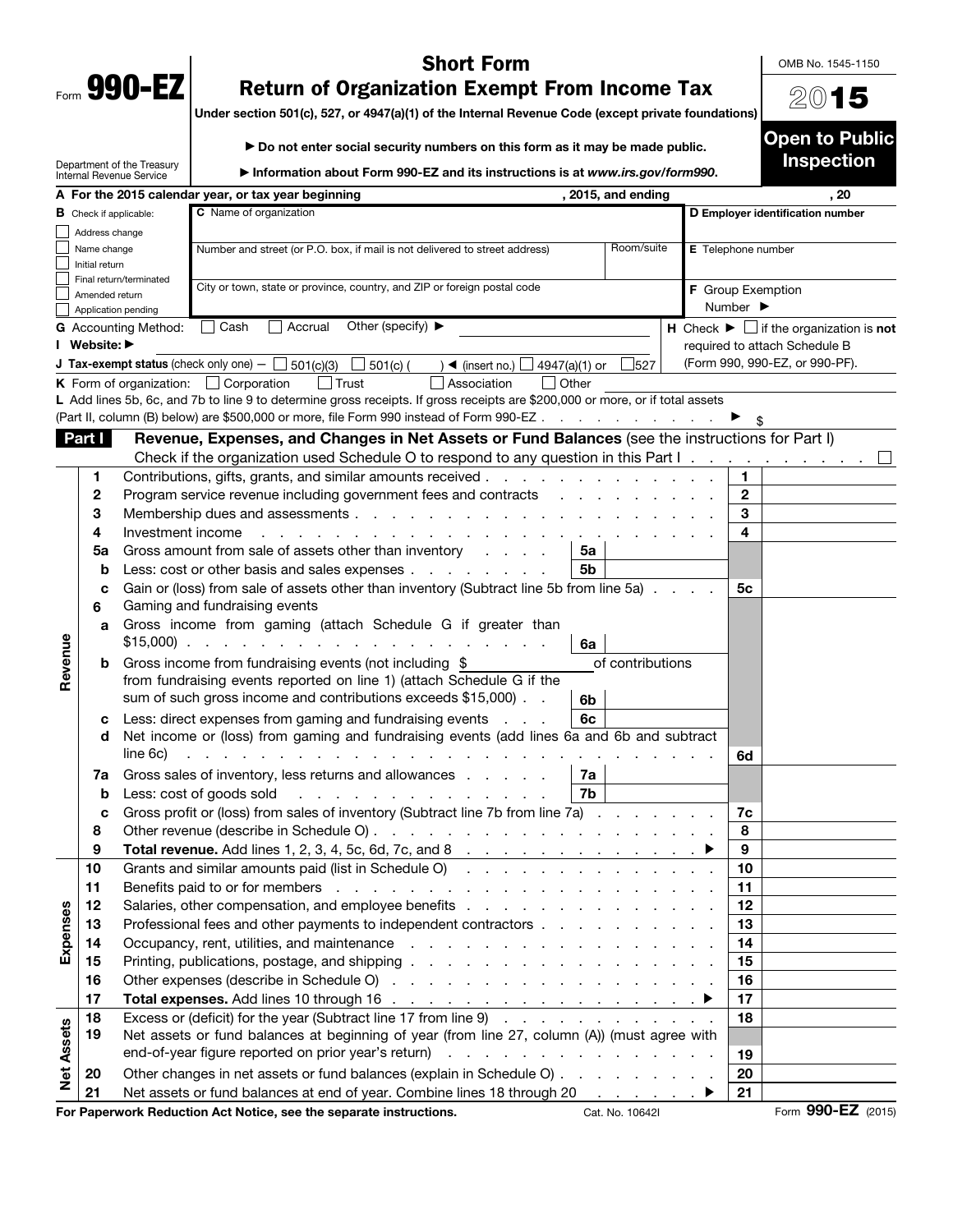|    | Form 990-EZ (2015)                                                                                                                                                                                                                                                                                |                                                      |                                                                                                                                                                                                                                   |                                                                     | Page 2                                                                  |
|----|---------------------------------------------------------------------------------------------------------------------------------------------------------------------------------------------------------------------------------------------------------------------------------------------------|------------------------------------------------------|-----------------------------------------------------------------------------------------------------------------------------------------------------------------------------------------------------------------------------------|---------------------------------------------------------------------|-------------------------------------------------------------------------|
|    | <b>Balance Sheets</b> (see the instructions for Part II)<br>Part II                                                                                                                                                                                                                               |                                                      |                                                                                                                                                                                                                                   |                                                                     |                                                                         |
|    | Check if the organization used Schedule O to respond to any question in this Part II                                                                                                                                                                                                              |                                                      |                                                                                                                                                                                                                                   |                                                                     |                                                                         |
|    |                                                                                                                                                                                                                                                                                                   |                                                      |                                                                                                                                                                                                                                   | (A) Beginning of year                                               | (B) End of year                                                         |
| 22 | Cash, savings, and investments                                                                                                                                                                                                                                                                    |                                                      |                                                                                                                                                                                                                                   |                                                                     | 22                                                                      |
| 23 | Land and buildings                                                                                                                                                                                                                                                                                |                                                      |                                                                                                                                                                                                                                   |                                                                     | 23                                                                      |
| 24 | Other assets (describe in Schedule O)                                                                                                                                                                                                                                                             |                                                      |                                                                                                                                                                                                                                   |                                                                     | 24                                                                      |
| 25 | Total assets                                                                                                                                                                                                                                                                                      |                                                      |                                                                                                                                                                                                                                   |                                                                     | 25                                                                      |
| 26 | Total liabilities (describe in Schedule O)                                                                                                                                                                                                                                                        |                                                      |                                                                                                                                                                                                                                   |                                                                     | 26                                                                      |
| 27 | Net assets or fund balances (line 27 of column (B) must agree with line 21)                                                                                                                                                                                                                       |                                                      |                                                                                                                                                                                                                                   |                                                                     | 27                                                                      |
|    | Part III<br>Statement of Program Service Accomplishments (see the instructions for Part III)<br>Check if the organization used Schedule O to respond to any question in this Part III                                                                                                             |                                                      |                                                                                                                                                                                                                                   |                                                                     | <b>Expenses</b><br>(Required for section                                |
|    | What is the organization's primary exempt purpose?                                                                                                                                                                                                                                                |                                                      |                                                                                                                                                                                                                                   |                                                                     | $501(c)(3)$ and $501(c)(4)$                                             |
|    | Describe the organization's program service accomplishments for each of its three largest program services,<br>as measured by expenses. In a clear and concise manner, describe the services provided, the number of<br>persons benefited, and other relevant information for each program title. |                                                      |                                                                                                                                                                                                                                   |                                                                     | organizations; optional for<br>others.)                                 |
| 28 |                                                                                                                                                                                                                                                                                                   |                                                      |                                                                                                                                                                                                                                   |                                                                     |                                                                         |
|    |                                                                                                                                                                                                                                                                                                   |                                                      |                                                                                                                                                                                                                                   |                                                                     |                                                                         |
|    | (Grants \$                                                                                                                                                                                                                                                                                        | ) If this amount includes foreign grants, check here |                                                                                                                                                                                                                                   |                                                                     | 28a                                                                     |
| 29 |                                                                                                                                                                                                                                                                                                   |                                                      |                                                                                                                                                                                                                                   |                                                                     |                                                                         |
|    |                                                                                                                                                                                                                                                                                                   |                                                      |                                                                                                                                                                                                                                   |                                                                     |                                                                         |
|    |                                                                                                                                                                                                                                                                                                   |                                                      |                                                                                                                                                                                                                                   |                                                                     |                                                                         |
|    | (Grants \$                                                                                                                                                                                                                                                                                        | ) If this amount includes foreign grants, check here |                                                                                                                                                                                                                                   |                                                                     | 29a                                                                     |
| 30 |                                                                                                                                                                                                                                                                                                   |                                                      |                                                                                                                                                                                                                                   |                                                                     |                                                                         |
|    |                                                                                                                                                                                                                                                                                                   |                                                      |                                                                                                                                                                                                                                   |                                                                     |                                                                         |
|    |                                                                                                                                                                                                                                                                                                   |                                                      |                                                                                                                                                                                                                                   |                                                                     |                                                                         |
|    | (Grants \$                                                                                                                                                                                                                                                                                        | If this amount includes foreign grants, check here   |                                                                                                                                                                                                                                   |                                                                     | <b>30a</b>                                                              |
|    | 31 Other program services (describe in Schedule O)                                                                                                                                                                                                                                                |                                                      | $\frac{1}{2}$ . The state of the state of the state of the state of the state of the state of the state of the state of the state of the state of the state of the state of the state of the state of the state of the state of t |                                                                     |                                                                         |
|    | (Grants \$                                                                                                                                                                                                                                                                                        | ) If this amount includes foreign grants, check here |                                                                                                                                                                                                                                   |                                                                     | 31a                                                                     |
|    | 32 Total program service expenses (add lines 28a through 31a)                                                                                                                                                                                                                                     |                                                      |                                                                                                                                                                                                                                   |                                                                     | 32                                                                      |
|    | List of Officers, Directors, Trustees, and Key Employees (list each one even if not compensated-see the instructions for Part IV)<br><b>Part IV</b>                                                                                                                                               |                                                      |                                                                                                                                                                                                                                   |                                                                     |                                                                         |
|    | Check if the organization used Schedule O to respond to any question in this Part IV                                                                                                                                                                                                              |                                                      |                                                                                                                                                                                                                                   |                                                                     |                                                                         |
|    | (a) Name and title                                                                                                                                                                                                                                                                                | (b) Average<br>hours per week<br>devoted to position | (c) Reportable<br>compensation<br>(Forms W-2/1099-MISC)<br>(if not paid, enter -0-)                                                                                                                                               | (d) Health benefits,<br>benefit plans, and<br>deferred compensation | contributions to employee (e) Estimated amount of<br>other compensation |
|    |                                                                                                                                                                                                                                                                                                   |                                                      |                                                                                                                                                                                                                                   |                                                                     |                                                                         |
|    |                                                                                                                                                                                                                                                                                                   |                                                      |                                                                                                                                                                                                                                   |                                                                     |                                                                         |
|    |                                                                                                                                                                                                                                                                                                   |                                                      |                                                                                                                                                                                                                                   |                                                                     |                                                                         |
|    |                                                                                                                                                                                                                                                                                                   |                                                      |                                                                                                                                                                                                                                   |                                                                     |                                                                         |
|    |                                                                                                                                                                                                                                                                                                   |                                                      |                                                                                                                                                                                                                                   |                                                                     |                                                                         |
|    |                                                                                                                                                                                                                                                                                                   |                                                      |                                                                                                                                                                                                                                   |                                                                     |                                                                         |
|    |                                                                                                                                                                                                                                                                                                   |                                                      |                                                                                                                                                                                                                                   |                                                                     |                                                                         |
|    |                                                                                                                                                                                                                                                                                                   |                                                      |                                                                                                                                                                                                                                   |                                                                     |                                                                         |
|    |                                                                                                                                                                                                                                                                                                   |                                                      |                                                                                                                                                                                                                                   |                                                                     |                                                                         |
|    |                                                                                                                                                                                                                                                                                                   |                                                      |                                                                                                                                                                                                                                   |                                                                     |                                                                         |
|    |                                                                                                                                                                                                                                                                                                   |                                                      |                                                                                                                                                                                                                                   |                                                                     |                                                                         |
|    |                                                                                                                                                                                                                                                                                                   |                                                      |                                                                                                                                                                                                                                   |                                                                     |                                                                         |
|    |                                                                                                                                                                                                                                                                                                   |                                                      |                                                                                                                                                                                                                                   |                                                                     |                                                                         |
|    |                                                                                                                                                                                                                                                                                                   |                                                      |                                                                                                                                                                                                                                   |                                                                     |                                                                         |
|    |                                                                                                                                                                                                                                                                                                   |                                                      |                                                                                                                                                                                                                                   |                                                                     |                                                                         |
|    |                                                                                                                                                                                                                                                                                                   |                                                      |                                                                                                                                                                                                                                   |                                                                     |                                                                         |
|    |                                                                                                                                                                                                                                                                                                   |                                                      |                                                                                                                                                                                                                                   |                                                                     |                                                                         |
|    |                                                                                                                                                                                                                                                                                                   |                                                      |                                                                                                                                                                                                                                   |                                                                     |                                                                         |
|    |                                                                                                                                                                                                                                                                                                   |                                                      |                                                                                                                                                                                                                                   |                                                                     |                                                                         |
|    |                                                                                                                                                                                                                                                                                                   |                                                      |                                                                                                                                                                                                                                   |                                                                     |                                                                         |
|    |                                                                                                                                                                                                                                                                                                   |                                                      |                                                                                                                                                                                                                                   |                                                                     |                                                                         |
|    |                                                                                                                                                                                                                                                                                                   |                                                      |                                                                                                                                                                                                                                   |                                                                     |                                                                         |
|    |                                                                                                                                                                                                                                                                                                   |                                                      |                                                                                                                                                                                                                                   |                                                                     |                                                                         |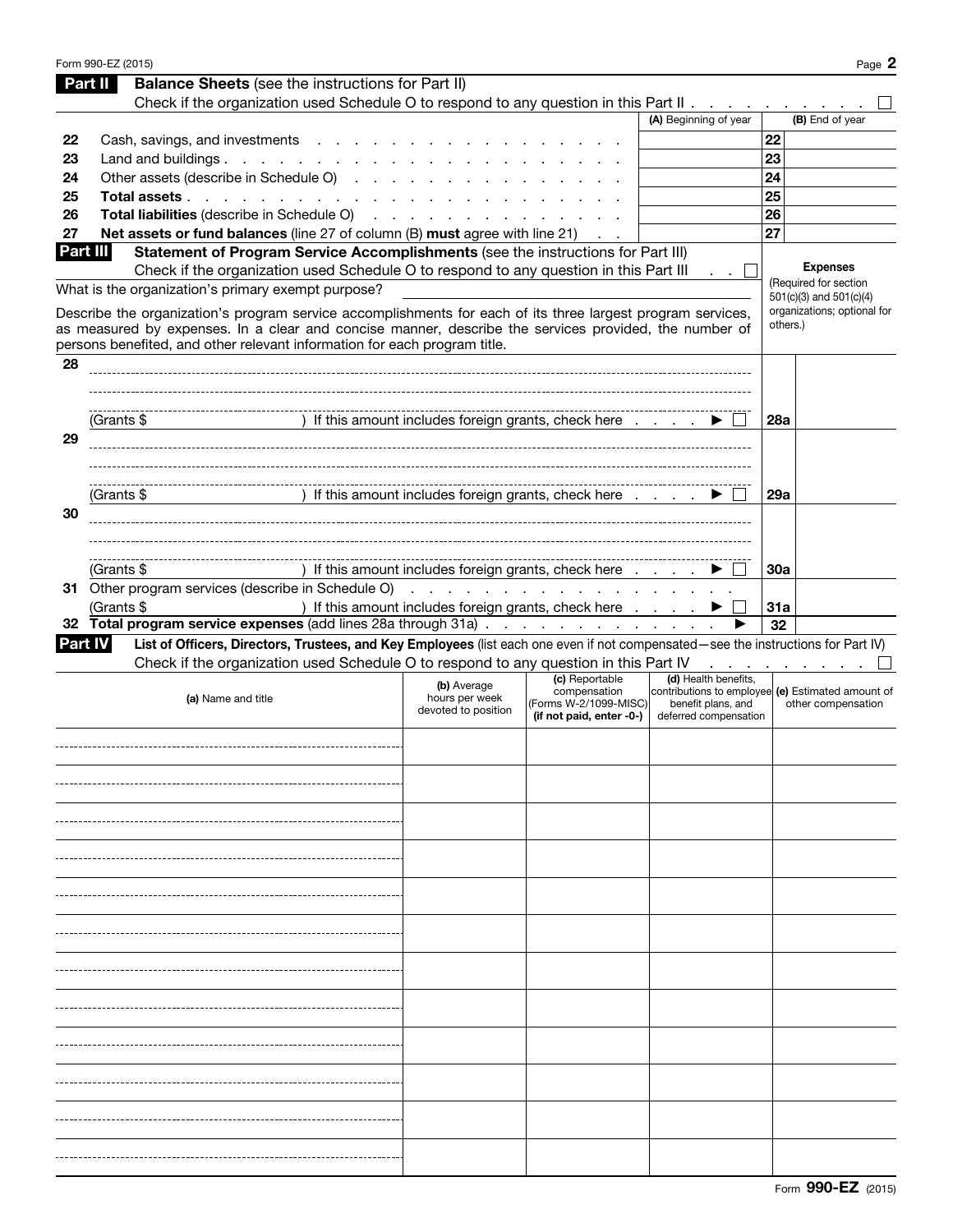|                   | Form 990-EZ (2015)                                                                                                                                                                                                                                                                                                                                                                                                                                                                                                                                               |                        |       | Page 3    |
|-------------------|------------------------------------------------------------------------------------------------------------------------------------------------------------------------------------------------------------------------------------------------------------------------------------------------------------------------------------------------------------------------------------------------------------------------------------------------------------------------------------------------------------------------------------------------------------------|------------------------|-------|-----------|
| Part V            | Other Information (Note the Schedule A and personal benefit contract statement requirements in the<br>instructions for Part V) Check if the organization used Schedule O to respond to any question in this Part V                                                                                                                                                                                                                                                                                                                                               |                        |       |           |
| 33                | Did the organization engage in any significant activity not previously reported to the IRS? If "Yes," provide a<br>detailed description of each activity in Schedule O                                                                                                                                                                                                                                                                                                                                                                                           | 33                     | Yes l | <b>No</b> |
| 34                | Were any significant changes made to the organizing or governing documents? If "Yes," attach a conformed<br>copy of the amended documents if they reflect a change to the organization's name. Otherwise, explain the<br>change on Schedule O (see instructions)<br>$\sim$ $\sim$<br>$\mathbf{L}^{\text{max}}$<br>the contract of the contract of                                                                                                                                                                                                                | 34                     |       |           |
| 35a               | Did the organization have unrelated business gross income of \$1,000 or more during the year from business<br>activities (such as those reported on lines 2, 6a, and 7a, among others)?                                                                                                                                                                                                                                                                                                                                                                          | 35a                    |       |           |
| c                 | If "Yes," to line 35a, has the organization filed a Form 990-T for the year? If "No," provide an explanation in Schedule O<br>Was the organization a section 501(c)(4), 501(c)(5), or 501(c)(6) organization subject to section 6033(e) notice,<br>reporting, and proxy tax requirements during the year? If "Yes," complete Schedule C, Part III                                                                                                                                                                                                                | 35b<br>35 <sub>c</sub> |       |           |
| 36                | Did the organization undergo a liquidation, dissolution, termination, or significant disposition of net assets<br>during the year? If "Yes," complete applicable parts of Schedule N                                                                                                                                                                                                                                                                                                                                                                             | 36                     |       |           |
| 37a<br>b          | Enter amount of political expenditures, direct or indirect, as described in the instructions $\blacktriangleright$   37a                                                                                                                                                                                                                                                                                                                                                                                                                                         | 37 <sub>b</sub>        |       |           |
| <b>38a</b>        | Did the organization borrow from, or make any loans to, any officer, director, trustee, or key employee or were<br>any such loans made in a prior year and still outstanding at the end of the tax year covered by this return?                                                                                                                                                                                                                                                                                                                                  | 38a                    |       |           |
| b<br>39<br>а<br>b | If "Yes," complete Schedule L, Part II and enter the total amount involved<br>38b<br>and a state<br>Section 501(c)(7) organizations. Enter:<br>Initiation fees and capital contributions included on line 9<br>39a<br>Gross receipts, included on line 9, for public use of club facilities<br>39b                                                                                                                                                                                                                                                               |                        |       |           |
| 40a               | Section 501(c)(3) organizations. Enter amount of tax imposed on the organization during the year under:<br>section 4911 ▶<br>; section 4912 $\blacktriangleright$<br>; section 4955 $\blacktriangleright$                                                                                                                                                                                                                                                                                                                                                        |                        |       |           |
| b                 | Section 501(c)(3), 501(c)(4), and 501(c)(29) organizations. Did the organization engage in any section 4958<br>excess benefit transaction during the year, or did it engage in an excess benefit transaction in a prior year<br>that has not been reported on any of its prior Forms 990 or 990-EZ? If "Yes," complete Schedule L, Part I                                                                                                                                                                                                                        | 40b                    |       |           |
|                   | Section 501(c)(3), 501(c)(4), and 501(c)(29) organizations. Enter amount of tax imposed<br>on organization managers or disqualified persons during the year under sections 4912,<br>4955, and 4958 $\ldots$ $\ldots$ $\ldots$ $\ldots$<br>the contract of the contract of the contract of the contract of the contract of the contract of the contract of                                                                                                                                                                                                        |                        |       |           |
| d                 | Section 501(c)(3), 501(c)(4), and 501(c)(29) organizations. Enter amount of tax on line                                                                                                                                                                                                                                                                                                                                                                                                                                                                          |                        |       |           |
| е                 | All organizations. At any time during the tax year, was the organization a party to a prohibited tax shelter                                                                                                                                                                                                                                                                                                                                                                                                                                                     | 40e                    |       |           |
| 41                | List the states with which a copy of this return is filed $\blacktriangleright$                                                                                                                                                                                                                                                                                                                                                                                                                                                                                  |                        |       |           |
| 42a               | Telephone no. $\blacktriangleright$<br>$ZIP + 4$<br>Located at $\blacktriangleright$                                                                                                                                                                                                                                                                                                                                                                                                                                                                             |                        |       |           |
|                   | $\overline{a}$ $\overline{b}$ $\overline{c}$ $\overline{c}$ $\overline{c}$ $\overline{c}$ $\overline{c}$ $\overline{c}$ $\overline{c}$ $\overline{c}$ $\overline{c}$ $\overline{c}$ $\overline{c}$ $\overline{c}$ $\overline{c}$ $\overline{c}$ $\overline{c}$ $\overline{c}$ $\overline{c}$ $\overline{c}$ $\overline{c}$ $\overline{c}$ $\overline{c}$ $\overline{c}$ $\overline{$<br>a financial account in a foreign country (such as a bank account, securities account, or other financial account)?<br>If "Yes," enter the name of the foreign country: ▶ | 42b                    |       | Yes No    |
|                   | See the instructions for exceptions and filing requirements for FinCEN Form 114, Report of Foreign Bank and<br>Financial Accounts (FBAR).                                                                                                                                                                                                                                                                                                                                                                                                                        |                        |       |           |
|                   | At any time during the calendar year, did the organization maintain an office outside the U.S.?<br>If "Yes," enter the name of the foreign country: ▶                                                                                                                                                                                                                                                                                                                                                                                                            | 42c                    |       |           |
| 43                | Section 4947(a)(1) nonexempt charitable trusts filing Form 990-EZ in lieu of Form 1041-Check here<br>and enter the amount of tax-exempt interest received or accrued during the tax year $\ldots$ $\ldots$<br>43                                                                                                                                                                                                                                                                                                                                                 |                        |       |           |
| 44a               | Did the organization maintain any donor advised funds during the year? If "Yes," Form 990 must be                                                                                                                                                                                                                                                                                                                                                                                                                                                                | 44a                    | Yes   | No        |
| b                 | Did the organization operate one or more hospital facilities during the year? If "Yes," Form 990 must be<br>completed instead of Form 990-EZ<br>and a company of the company of the company of the company of the company of the company of the company of the                                                                                                                                                                                                                                                                                                   | 44b                    |       |           |
| с<br>d            | Did the organization receive any payments for indoor tanning services during the year?<br>If "Yes" to line 44c, has the organization filed a Form 720 to report these payments? If "No," provide an<br>explanation in Schedule O<br>والمتعاون والمتعاون والمتعاون والمتعاون والمتعاونة والمتعاونة والمتعاونة والمتعاونة والمتعاونة والمتعاونة                                                                                                                                                                                                                    | 44c<br>44d             |       |           |
| 45а               | Did the organization have a controlled entity within the meaning of section 512(b)(13)?                                                                                                                                                                                                                                                                                                                                                                                                                                                                          | 45a                    |       |           |
| b                 | Did the organization receive any payment from or engage in any transaction with a controlled entity within the<br>meaning of section 512(b)(13)? If "Yes," Form 990 and Schedule R may need to be completed instead of<br>Form 990-EZ (see instructions) $\ldots$ $\ldots$ $\ldots$ $\ldots$ $\ldots$ $\ldots$ $\ldots$ $\ldots$ $\ldots$ $\ldots$ $\ldots$                                                                                                                                                                                                      | 45b                    |       |           |

Form 990-EZ (2015)